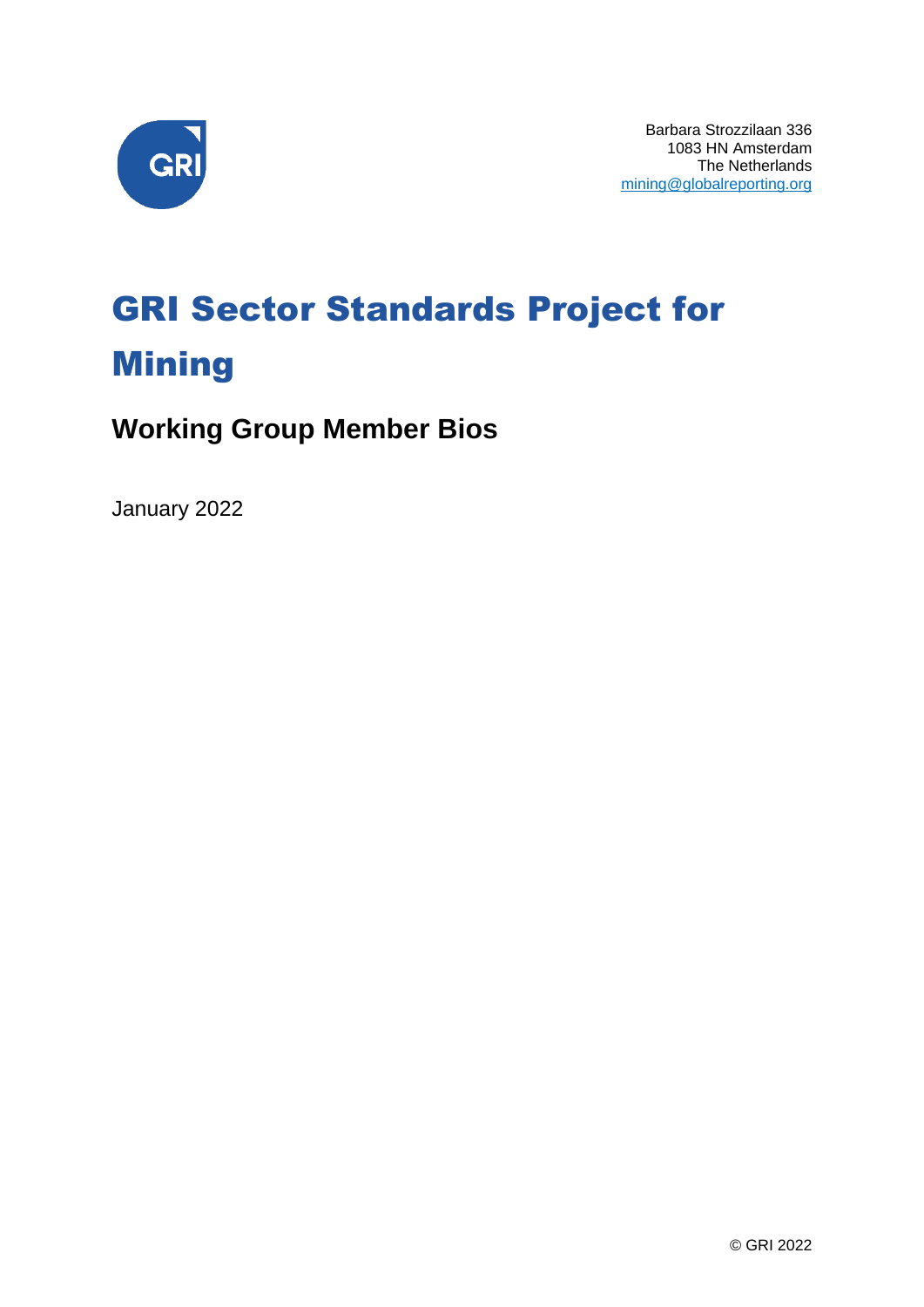# **Contents**

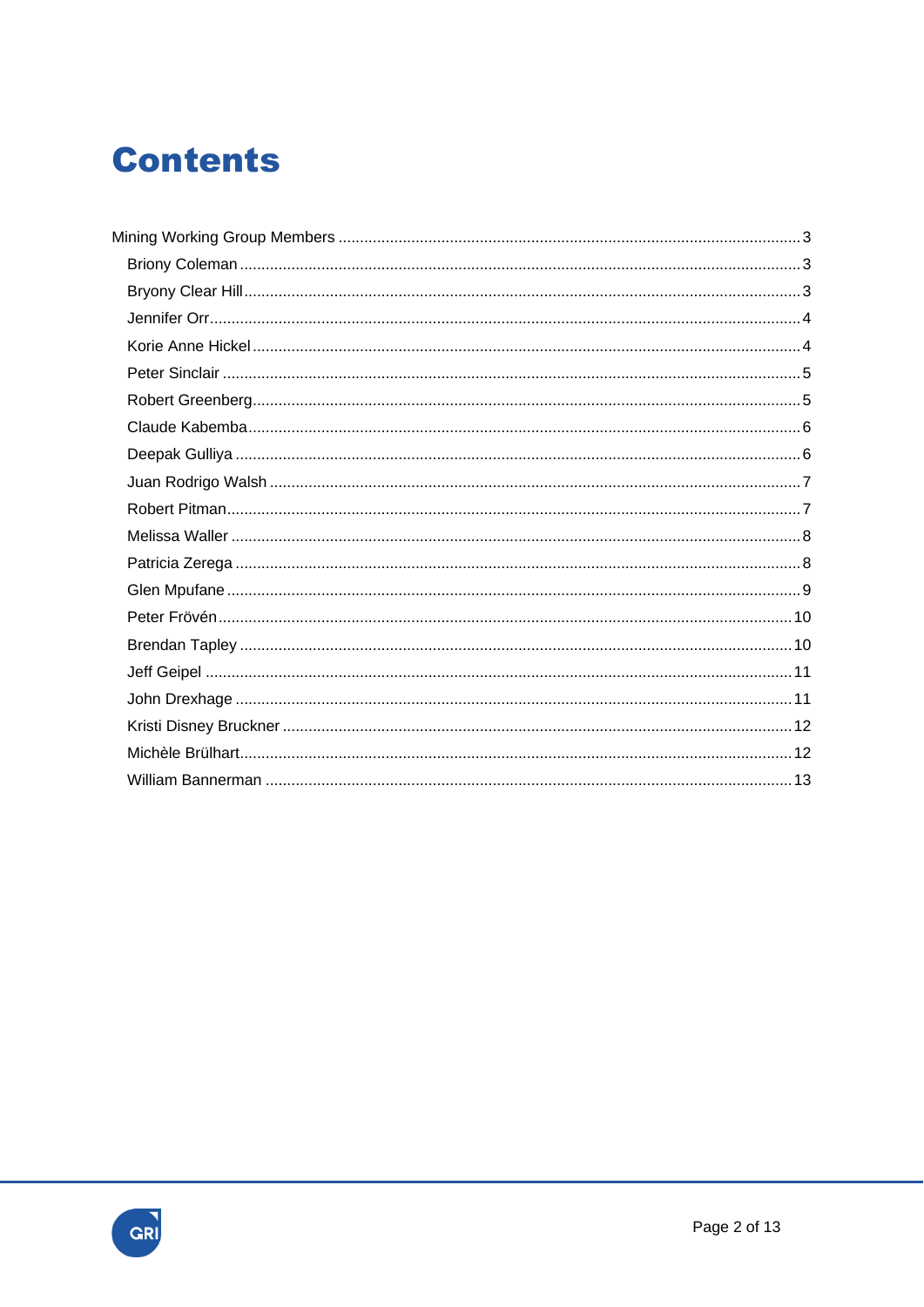# <span id="page-2-0"></span>Mining Working Group Members

In accordance with due process, the Global Sustainability Standards Board (GSSB) has selected the following members to participate in the Working Group that will develop content for a Sector Standard for Mining. The members bring a balanced set of perspectives and expertise from different regions, commodities, size and type of organizations, topics connected to the sector's impacts, and sustainability frameworks and reporting practices relevant for the sector.

The table is organized by constituency in alphabetical order.

<span id="page-2-1"></span>

**Director Compliance, Systems and Assurance Sustainability and External Relations, Newmont**

#### **Constituency:** Business Enterprise

Briony is a sustainability professional with broad operational and business experience in the areas of environment, social responsibility, external relations, governance and health/safety. For much of her career she has led sustainability programs for Newmont – the world's leading gold mining company - at mining and mineral processing operations in Australia and the United States. Her academic background focuses on natural sciences and community relations.

Currently leading Newmont's global sustainability compliance programs, Briony builds management strategy around the organisation's conformance to legal commitments, external obligations and internal standards, and continuous improvement of management systems. She is actively involved in a number of working forums for internationally-recognised sustainability frameworks.

### <span id="page-2-2"></span>**Bryony Clear Hill**

**Senior Programme Officer, International Council on Mining and Metals (ICMM)**

#### **Constituency:** Business Enterprise

Bryony is Senior Programme Officer at ICMM and leads their work on responsible mining standards. She works with member companies on the assurance and validation of ESG performance against ICMM's Mining Principles, as well as engaging with the broader responsible mining sphere. Bryony also works on the circular economy, responsible sourcing and ESG reporting, including leading ICMM's engagement with GRI.

Bryony holds a BA in Geography from the University of Oxford. Prior to joining ICMM, she worked in business ethics, procurement and responsible sourcing at energy services company Centrica and at the Chartered Institute of Management Accountants.

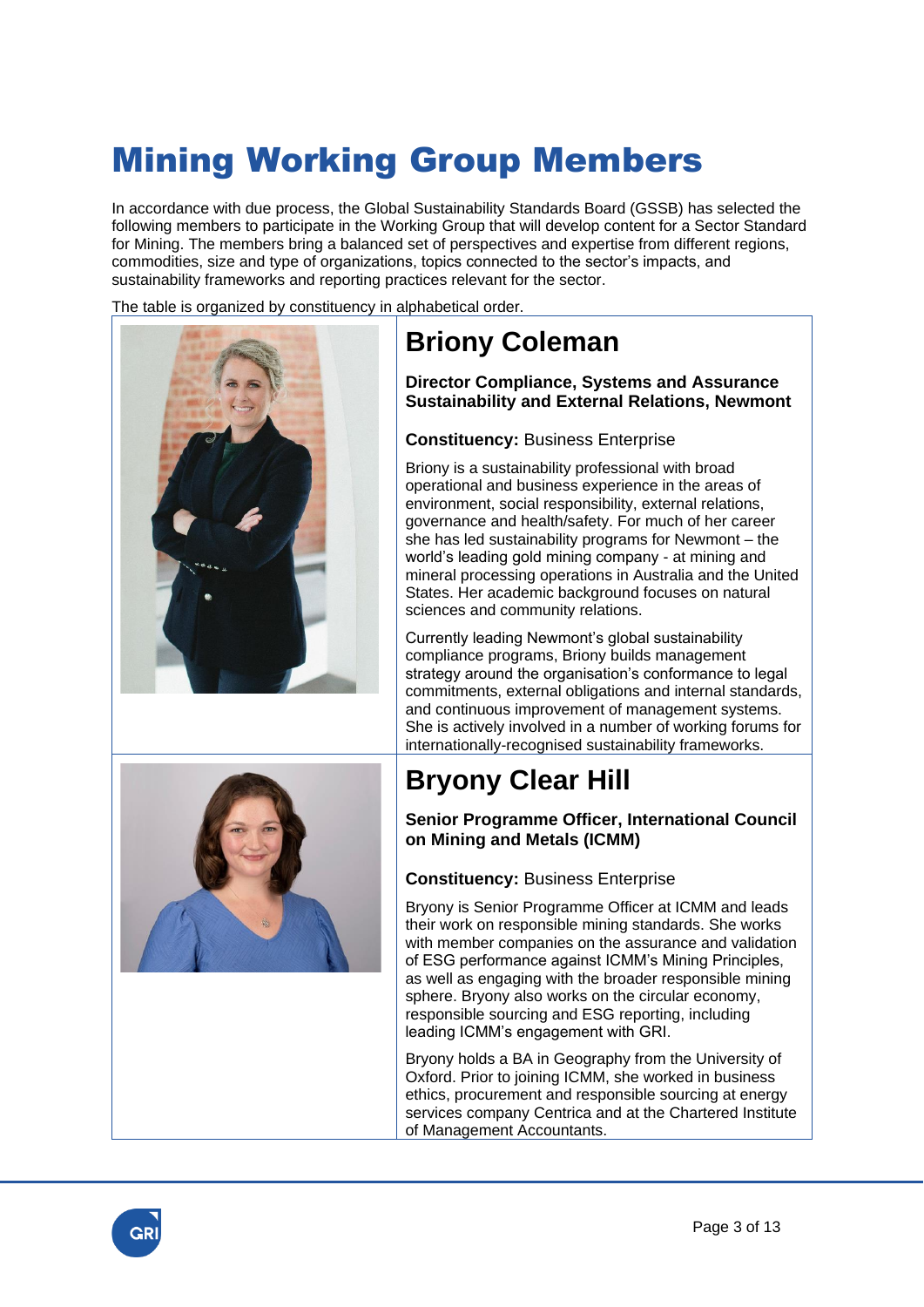

### <span id="page-3-0"></span>**Jennifer Orr**

#### **Principal Sustainability Strategy, South32**

#### **Constituency:** Business Enterprise

Jennifer is a corporate sustainability professional with over 14 years' experience. She holds a MSc in Environmental Change and Management from the University of Oxford and is based in Perth, Western Australia.

In her current role as Principal Sustainability Strategy with South32, a globally diversified mining and metals company, Jennifer is responsible for sustainability performance and external reporting.

Before joining South32, Jennifer established the sustainability function at a leading West Australian mining services company. She has also worked for both KPMG and Ernst & Young's global Climate Change and Sustainability practices, in a sustainability advisory and assurance capacity. This involved working with clients across the mining, financial and telecommunications sectors to develop sustainability strategies, performance measures and targets, monitoring and evaluation frameworks and sustainability reports.

### <span id="page-3-1"></span>**Korie Anne Hickel**

#### **Director, ESG, Community & Government Relations, Coeur Mining, Inc.**

#### **Constituency:** Business Enterprise

Korie joined Coeur in 2018 and is responsible for leading ESG strategy for the company, with a strong focus on corporate ESG reporting and disclosures, stakeholder engagement and community relations. She steers Coeur's Climate Working Group which oversees the company's long-term strategy to assess and mitigate climate-related risks and opportunities.

Throughout her career, Korie has focused on collaborating with varied stakeholder groups including indigenous communities, non-profits, government agencies and academics, identifying and implementing solutions to public health problems. Prior, Korie worked for the Alaska Native Tribal Health Consortium, the largest and most comprehensive tribal health organization in the United States.

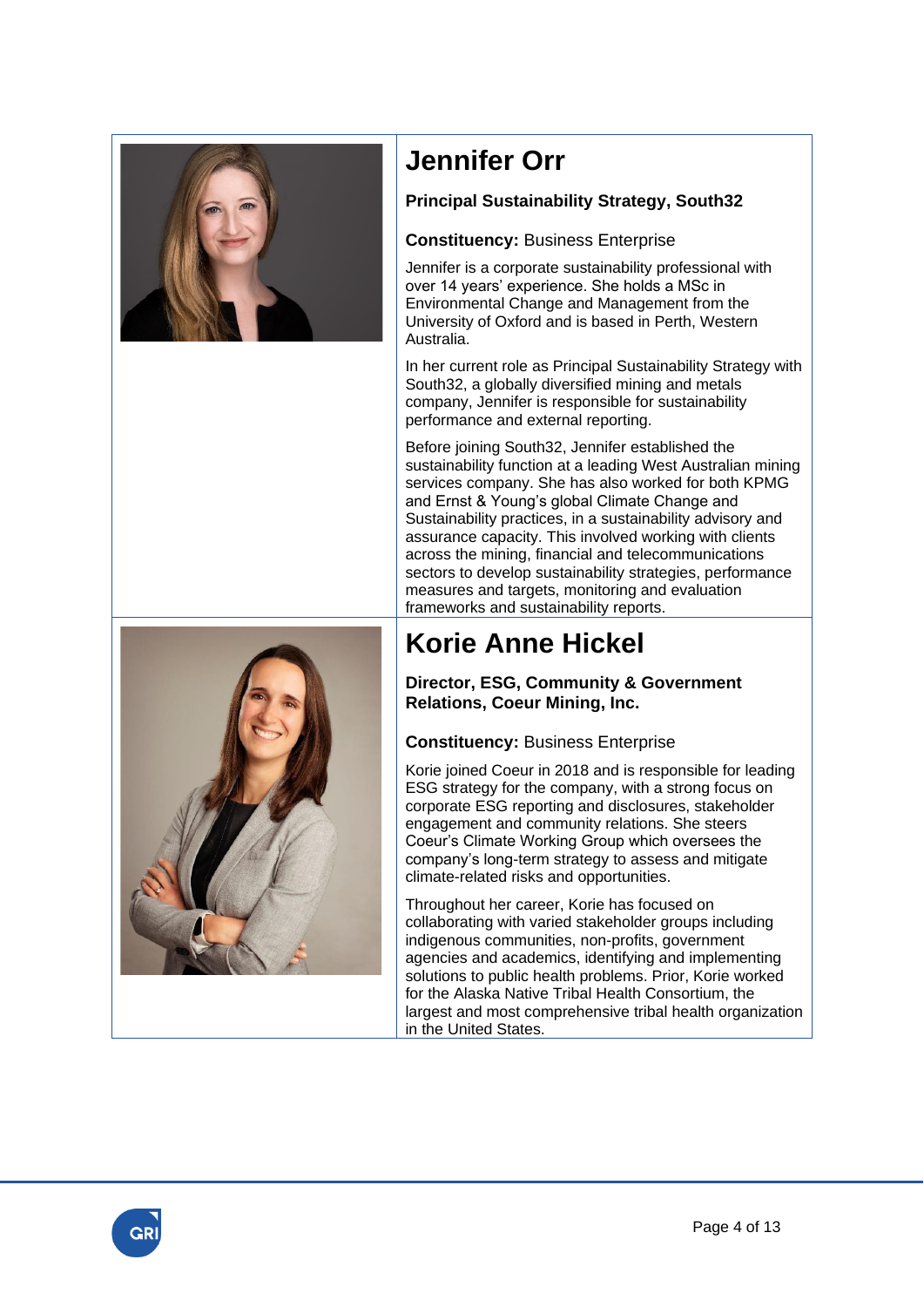



### <span id="page-4-0"></span>**Peter Sinclair**

#### **Senior Advisor, ESG, World Gold Council**

#### **Constituency:** Business Enterprise

Peter is an independent, senior ESG advisor to the global mining industry. He is currently Senior Advisor at the World Gold Council where he supports member company implementation of the Responsible Gold Mining Principles and provides ongoing leadership and guidance to the WGC's ESG research and external engagement activities. Peter also advises a number of other global mining companies.

Peter is formerly the Chief Sustainability Officer at Barrick Gold Corporation where he led enterprise-wide strategic initiatives related to ESG, including social performance, climate change and ESG reporting. Prior to joining the mining industry, Peter spent 15 years working in international development and humanitarian aid with a variety of NGOs. He has worked, lived or travelled in more than 65 countries.

Peter holds a Business Degree from Queen's University (Canada) and a Masters in International Development from IDS, University of Sussex (UK).

### <span id="page-4-1"></span>**Robert Greenberg**

#### **Head of Sustainability Integration - Governance & Performance, Anglo American**

#### **Constituency:** Business Enterprise

Rob leads governance and performance management over Anglo American's Sustainable Mining Plan, an ambitious set of commitments built around three Global Sustainability Pillars (Healthy Environment, Thriving Communities, Trusted Corporate Leader). This includes the identification of metrics and design of processes to analyse and report performance towards the delivery of Anglo American's sustainability commitments as well as feeding into the group's Sustainability Report and other elements of external reporting.

Rob has extensive experience in performance management and an understanding of the increasing focus on the full breadth of sustainability considerations from investors and financial markets. He was previously Investor Relations Manager at Anglo American where he worked with a range of fund managers and analysts as they developed an increasing focus on ESG matters. He has a background in finance including both management and IFRS reporting, and worked previously at EY. He is a qualified Chartered Accountant and has a degree in Engineering Science from the University of Oxford.

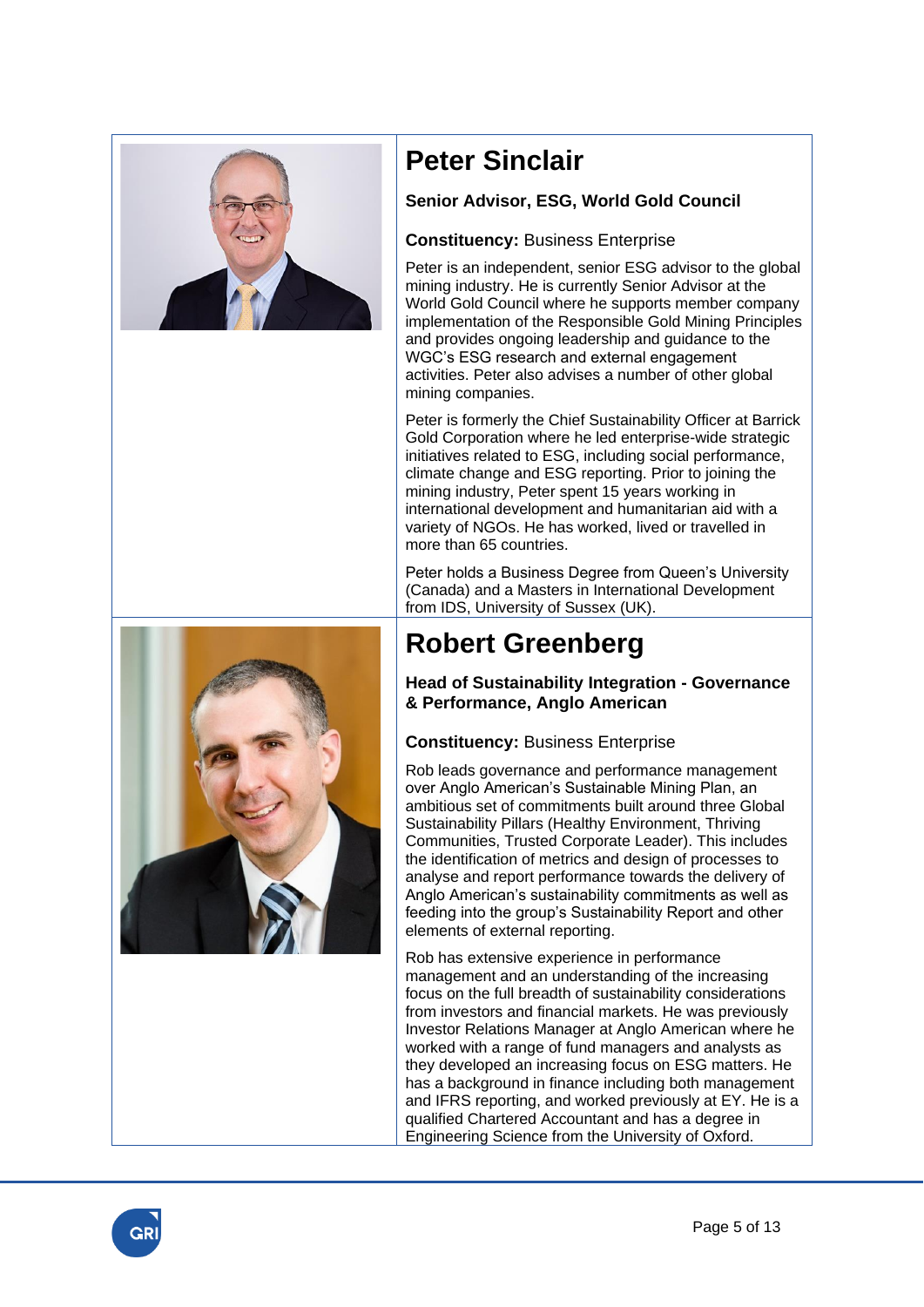

<span id="page-5-0"></span>

#### **Executive Director, Southern Africa Resource Watch**

#### **Constituency:** Civil Society Organization

Claude Kabemba is the Executive Director of the Southern Africa Resource Watch, an organisation specialised in mineral (solid and liquid) governance on the African Continent. He has a PhD in International Relations. He has 25 years' experience, with 15 years of those dedicated to the study the African mining sector. Dr Kabemba's expertise is on how to maximise the developmental impact of mineral assets to respond to poverty and inequalities in the African context. He is interested in the institution and legal framework of the mineral governance; mining contracts negotiation; international regimes governing the extractive industries; Business and Human Rights; Environmental, Social, and Governance (ESG) reporting; revenue management ; and the Africa Mining Vision. Increasingly Claude's work involves the study of the nexus between mining activities and climate change.

## <span id="page-5-1"></span>**Deepak Gulliya**

#### **Manager – Sustainable Business, WWF-India**



Deepak Gulliya is the lead for mining engagements at WWF-India (World Wide Fund for Nature India). He is a graduate from University of Delhi in Bachelor of Science, with a specialization in Industrial Chemistry and holds an MBA in sustainable Development Practices from Birla Institute of Management Technology (BIMTECH). He has over 9 years of rich experience in the Indian mining industry and has extensively worked on implications of mining activities on biodiversity. He is representing WWF Network's policy work related to social and environmental impacts associated with mining and metals extraction on various independent and governmental fora.



![](_page_5_Picture_11.jpeg)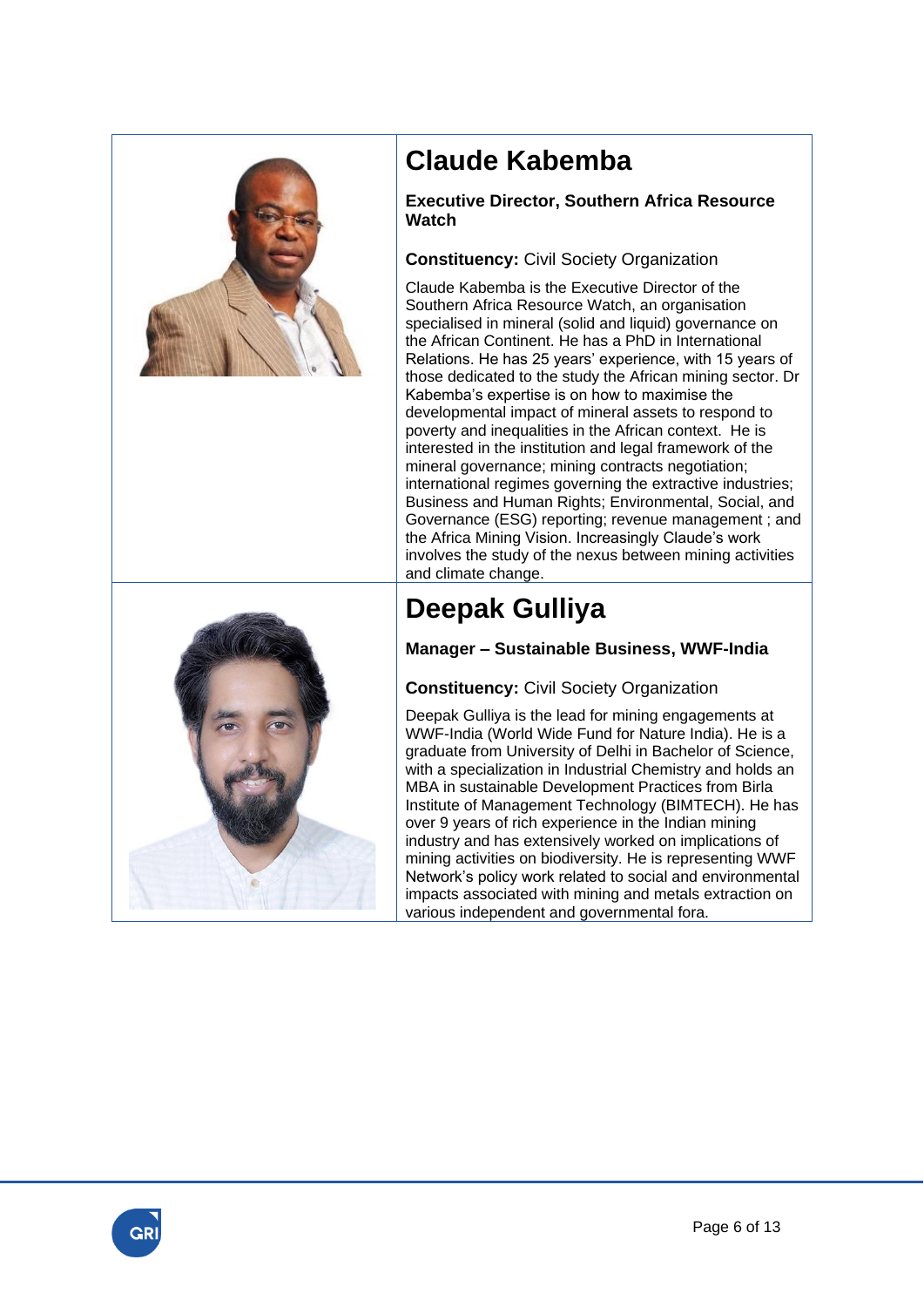![](_page_6_Picture_0.jpeg)

<span id="page-6-0"></span>![](_page_6_Picture_1.jpeg)

#### **Member (former Vice-President), AIDIS Argentina**

#### **Constituency:** Civil Society Organization

Juan Rodrigo Walsh is an attorney, with a wide-ranging experience in energy, mining, environmental & natural resources law and management, working with both private and public sector stakeholders, in addition to multilateral agencies, international and local NGOs.

Juan Rodrigo has been involved with multi-stakeholder initiatives dealing with improving environmental governance in agriculture, energy and mining and is currently a member of the Argentine Mining Chamber's panel of experts for the Towards Sustainable Mining (TSM) together with the Mining Association of Canada.

Juan Rodrigo holds an LL.M in environmental law from the University of Aberdeen, in addition to postgraduate degrees in environmental management and natural resources law, from the universities of Buenos Aires and the Catholic University of Argentina.

### <span id="page-6-1"></span>**Robert Pitman**

#### **Senior Governance Officer, Natural Resource Governance Institute**

#### **Constituency:** Civil Society Organization

Robert provides policy advice on extractive sector transparency and good governance for resource-rich countries, companies and international institutions. He has authored several publications on a range of topics including contract transparency, licensing, suppliers and the measurement of governance.

Prior to joining NRGI, Robert worked for the Carter Center access to justice program in Liberia. He has also worked for civil society organizations in Namibia and India. Robert holds an M.S. in human rights from the London School of Economics and Political Science and a B.S. in politics and philosophy from the University of Bristol. He is based in New York.

![](_page_6_Picture_12.jpeg)

![](_page_6_Picture_13.jpeg)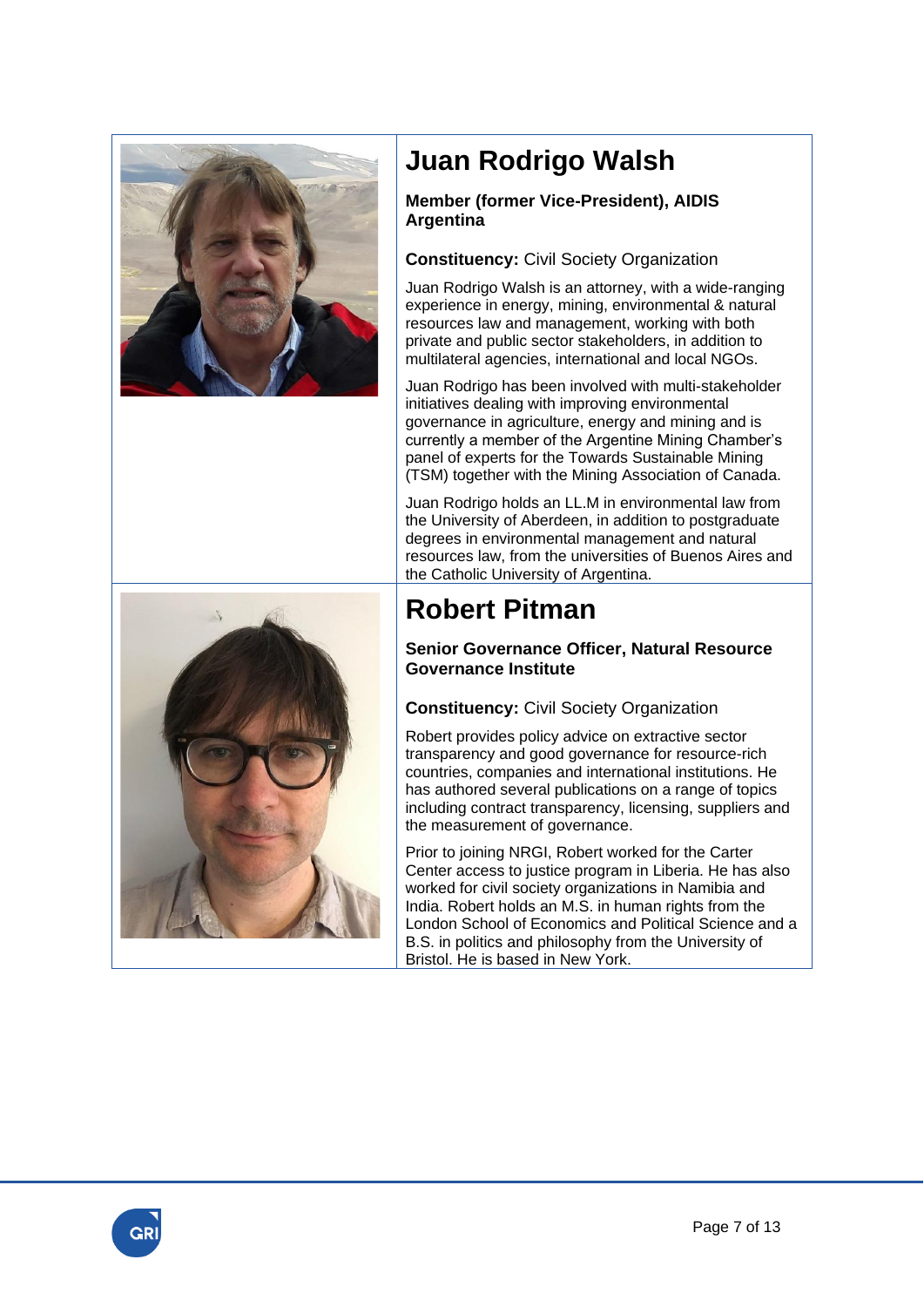![](_page_7_Picture_0.jpeg)

<span id="page-7-0"></span>![](_page_7_Picture_1.jpeg)

#### **Non Executive Independent Board Director, Hyperion Metals**

#### **Constituency:** Investment institution

Melissa Waller is also President, AIF Institute; Director of Public and Private Partnerships, Kenan Institute, UNC Kenan-Flagler Business School; and Executive Program Director, National Institute of Public Finance

As President of the AIF Institute, she provides essential education, research, and resources to global Investors and investment firms with \$50 trillion AUM. She is the Director of Public and Private Partnerships for The Kenan Institute at the University of North Carolina at Chapel Hill, connecting private sector partners with public sector stakeholders, and as the Executive Program Director for the National Institute for Public Finance, she educates state treasurers and finance leaders nationally on fiscal leadership. Additionally, as is non-executive director for Hyperion Metals, Melissa chairs the ESG and Sustainability Committee.

Previously, Melissa served as Deputy Treasurer and Chief of Staff for the North Carolina Department of State Treasury, which includes the 10th largest public pension fund in the U.S. with assets in excess of \$90 billion, where she oversaw strategic planning, operations, and public-policy implementation, served as chair for the Corporate Governance Committee, and managed a staff of greater than 400 employees.

Melissa has been recognized globally for her organization transformation expertise and handling of multi-billiondollar transactions and funds in highly regulated industries.

### <span id="page-7-1"></span>**Patricia Zerega**

#### **Senior Director of Shareholder Advocacy, Mercy Investment Services**

#### **Constituency:** Investment institution

Pat joined Mercy Investments, the socially responsible investment program of the Sisters of Mercy of the America's in 2011. With over 20 years' experience in corporate social responsibility, her work focuses on human rights issues including mining communities, conflict zones and human trafficking. Pat's oversees Mercy's shareholder engagement program, which uses corporate advocacy techniques to fulfill the goals of Human Rights and Equity; Healthy Planet; and Healthy Persons and Communities. In her role, Pat serves as shareholder engagement liaison to several faith-based

![](_page_7_Picture_12.jpeg)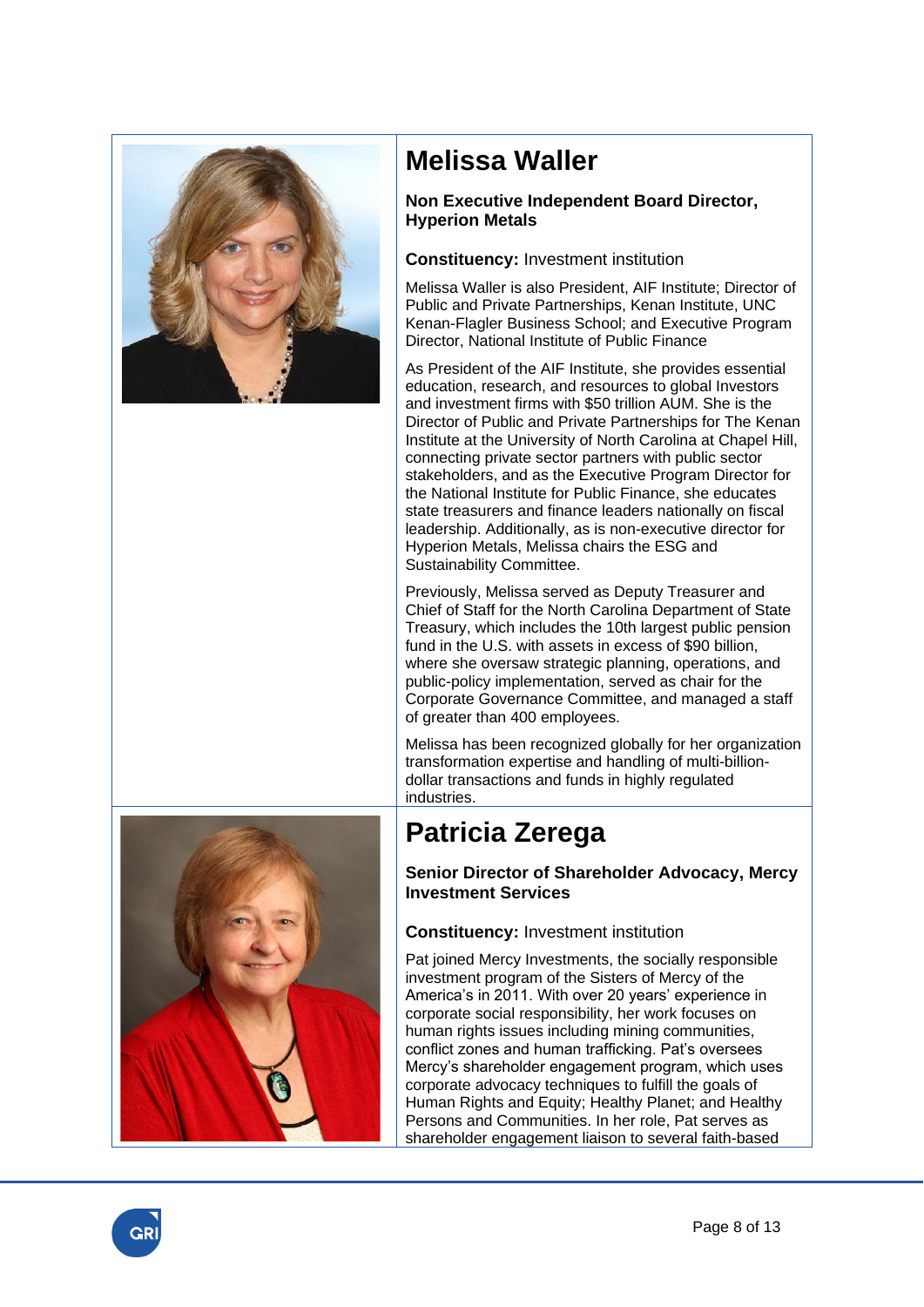![](_page_8_Picture_0.jpeg)

investing institutions. She serves on several board of directors including the Interfaith Center on Corporate Responsibility, GoodWeave International, and Heartland Initiative. Pat holds degrees in a psychology and rehabilitation counseling from West Virginia University as well as a certificate in Organizational Development from the Gestalt Institute.

### <span id="page-8-0"></span>**Glen Mpufane**

#### **Director of Mining and DGOJP, IndustriALL Global Union**

#### **Constituency:** Labor

Glen Mpufane is a South African working and living in Geneva, Switzerland as the Director of Mining, Diamonds, Gems, Ornament and Jewelry Production (DGOJP) since 2012 with IndustriALL Global Union, a global union based in Geneva, Switzerland.

Before IndustriALL, Glen Mpufane was a Mining Officer for the International Federation of Chemical, Energy, Mines, and General Workers' Unions (ICEM), also based in Geneva.

Glen leads the global union's mining sector global engagement around policy development and implementation principally around the world of work, environmental, social and governance (ESG), climate change and IR 4.0 impacts. Glen is also the lead for IndustriALL Global Union on occupational health and safety. Glen has over 40 years' global experience in the mining industry that includes working in the mines and for the National Union of Mineworkers as a miner and health and safety officer and head of international relations respectively.

Glen serves on various ESG standard development initiatives such as the initiative for responsible mining and assurance (IRMA), both as a board member and in the executive committee, on the technical advisory committee of the Copper Mark, the advisory council to the Responsible Mining Foundation and the Responsible Mining Index Report, the Technical & Advisory Committee of Better Coal, the Advisory Panel of the Global Tailings Management Institute (GTMI) and a member of the Mining and Metals Future of Work Taskforce of the World Economic Forum – WEF.

He holds a Bachelors of Art Degree majoring in Sociology and Communications.

![](_page_8_Picture_10.jpeg)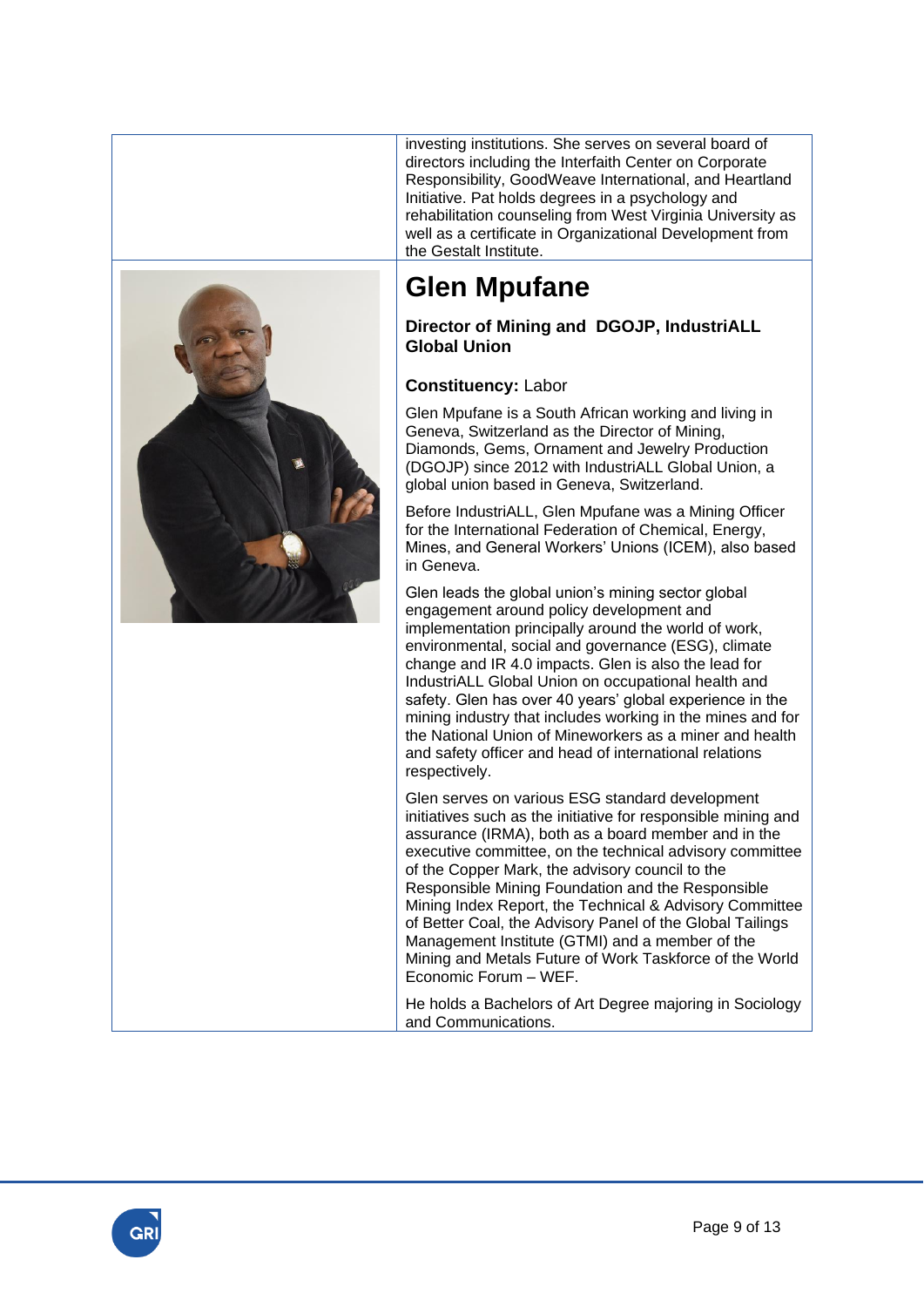![](_page_9_Picture_0.jpeg)

### <span id="page-9-0"></span>**Peter Frövén**

#### **National OSH officer, Swedish industrial and metalworkers trade union IF Metall**

#### **Constituency:** Labor

Peter Frövén is a national OSH-officer for the Swedish trade union IF Metall that represent around 300 000 members working in the industry, including extractive industries. He's been working at the head office for the past ten years and before that have another ten years experience working within heavy industries.

During his employment he's been involved in numerous projects and working groups on a European level such as various social dialogues and tri-partite working groups.

He's also a member of two ISO-committees where ISO 45001 is one of them.

### <span id="page-9-1"></span>**Brendan Tapley Senior Manager - Sustainability & Climate Change, PwC**

#### **Constituency:** Mediating Institution

Brendan has over 17 years' industry experience in the areas of Environment, Social, Governance (ESG) sustainability and climate change. He is PwC's national decarbonisation and net zero emissions service leader for the assurance practice.

Brendan has worked at the forefront of sustainability and climate strategy, reporting and assurance while living in both Australia and Europe. He has worked with numerous mining, metals and energy/resource companies to deliver: ESG strategy, reporting and assurance; climate risk and scenario analysis; net zero emissions roadmaps; energy and carbon management.

Brendan holds a Masters Energy & Environment from Murdoch University. He is a Chartered Energy Manager at the Energy Institute, and a NABERS energy efficiency assessor.

![](_page_9_Picture_13.jpeg)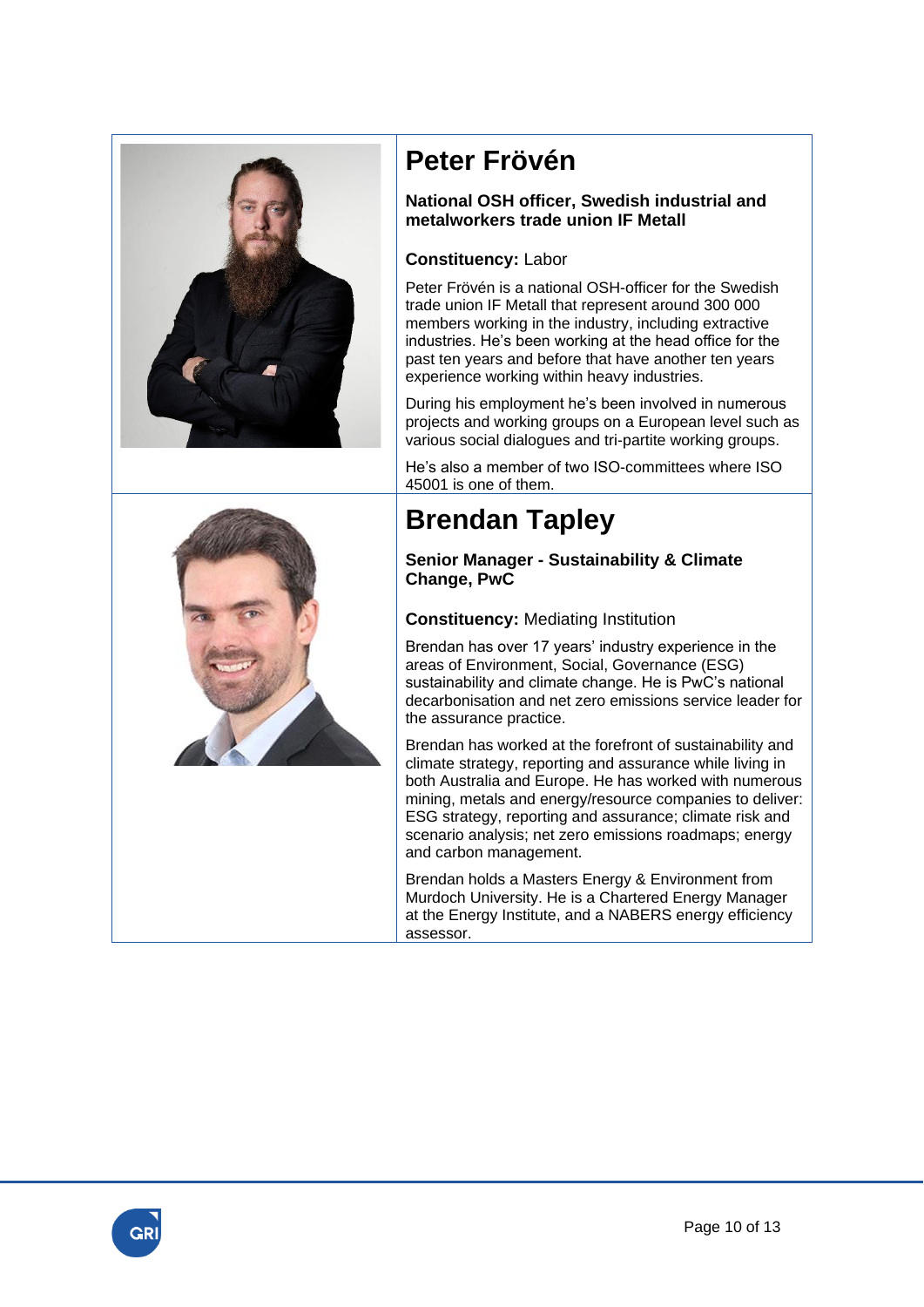![](_page_10_Picture_0.jpeg)

### <span id="page-10-0"></span>**Jeff Geipel**

#### **Mining Shared Value Founder and Managing Director, Engineers Without Borders Canada**

#### **Constituency:** Mediating Institution

Jeff Geipel is the founder and managing director for the Mining Shared Value initiative at Engineers Without Borders Canada. This initiative works to improve the development impacts of mineral extraction in host countries through increasing local procurement by the global mining industry. Through this work Jeff co-created the Mining Local Procurement Reporting Mechanism (LPRM) in partnership with GIZ, and is also the Community Manager for the World Bank's Extractives-led Local Economic Diversification Community of Practice. Before Engineers Without Borders, Jeff was the founder and first executive director of Fair Trade Vancouver. Originally from Vancouver, Canada, Jeff currently resides in London.

<span id="page-10-1"></span>![](_page_10_Picture_5.jpeg)

#### **Advisor, World Bank**

#### **Constituency:** Mediating Institution

John has worked on issues related to climate change and sustainable development for resource based economies for over twenty five years. He has done so under a number of 'hats' including with the government of Canada, Director of Climate Change at the International Institute for Sustainable Development and the International Council on Mining and Metals and an advisor with a number of constituencies, including IPIECA and the International Fertilizer Association. He is currently working on the World Bank's Climate Smart Mining initiative. John has served on a number of boards and advisory groups including Verra, the Global Battery Alliance and Copper Mark.

He graduated with a BA Honors Degree in History and Philosophy at Calvin College, Michigan in 1978 and a Master's Degree with Distinction in International Affairs at Carleton University in 1991.

![](_page_10_Picture_10.jpeg)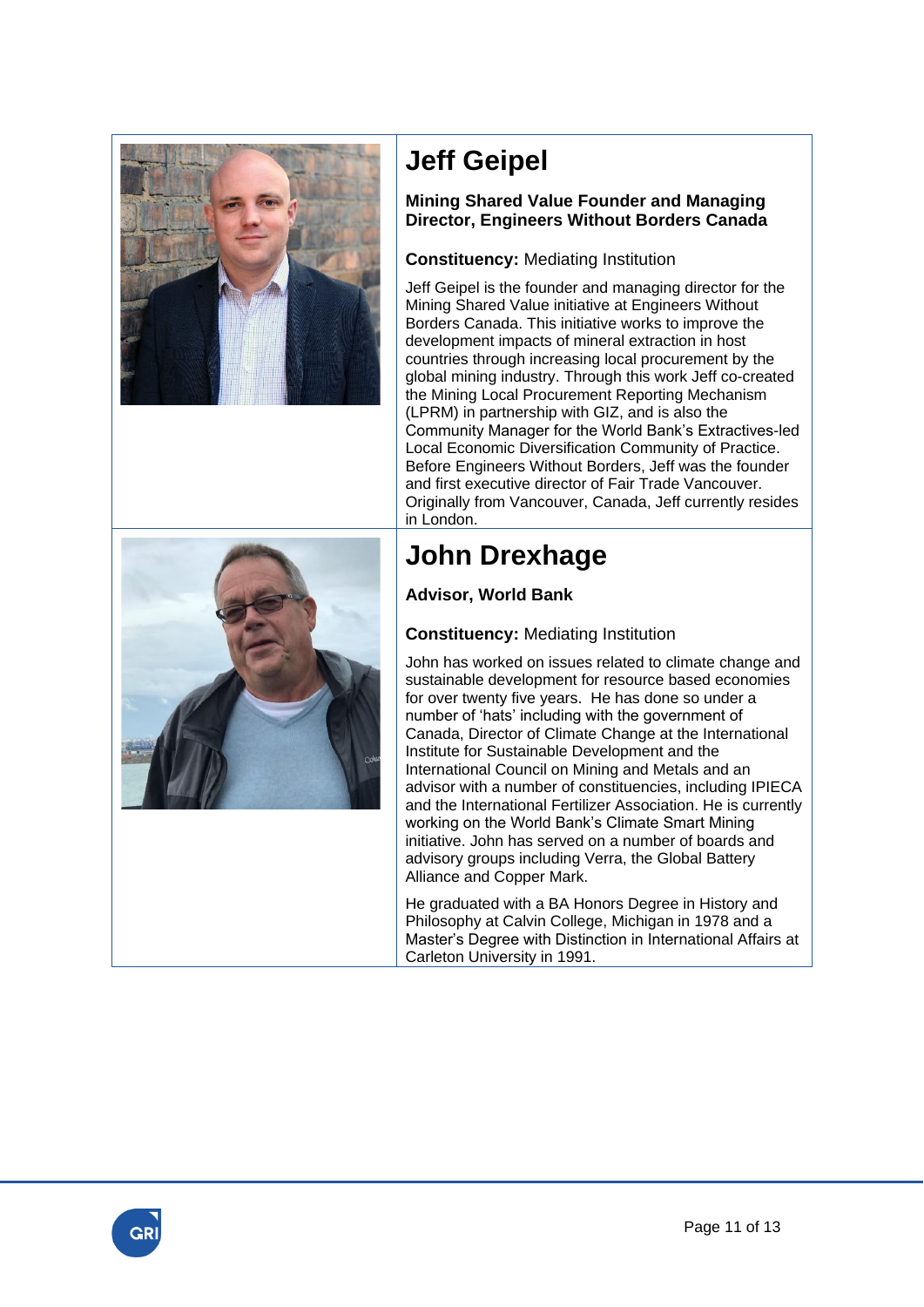![](_page_11_Picture_0.jpeg)

<span id="page-11-0"></span>![](_page_11_Picture_1.jpeg)

#### **Senior Policy Advisor, Initiative for Responsible Mining Assurance (IRMA)**

#### **Constituency:** Mediating Institution

Kristi Disney Bruckner is an attorney with 20 years of experience working on complex law and policy issues with governments, communities, companies, and multistakeholder initiatives. As Senior Policy Advisor at IRMA, she assists with public engagement, partnerships, and ongoing work to improve standards and audits. Her experience includes over a decade of leadership at Sustainable Development Strategies Group, working to align management of renewable energy and natural resources with sustainable development objectives. She has worked with government, community, and industry stakeholders around the world to review and improve law and policy frameworks; build capacity to negotiate and manage natural resource contracts and companycommunity agreements; and advance the United Nations Sustainable Development Goals (SDGs). Her work has included research and co-authorship of Extractive Industries Transparency Initiative (EITI) validation reports for 16 countries, review of mining law and policies of over 70 jurisdictions, and review of community development requirements for the mining sector in over 50 countries. She has also worked with the Intergovernmental Forum on Mining, Minerals, Metals and Sustainable Development (IGF) to complete Mining Policy Framework Assessments, capacity building seminars, and guidance for IGF Members, including guidance on improving environmental and social impact assessment and management for the mining sector. She is an adjunct professor of climate change law, sustainable development and international trade, and community engagement courses at law schools in the US and Scotland.

### <span id="page-11-1"></span>**Michèle Brülhart**

### **Executive Director, The Copper Mark**

#### **Constituency:** Mediating Institution

Michèle Brülhart is the Executive Director of the Copper Mark, the assurance framework for the responsible production of copper. With over 10 years of experience working on the design, implementation and independent assessment of sustainability standards, Michèle has evaluated and assisted companies at every level of the supply chain—from raw material to end product—and across multiple materials. She was previously the Director of Innovations at the Responsible Minerals Initiative (RMI) and served as the Head of Auditing at RCS Global for

![](_page_11_Picture_9.jpeg)

![](_page_11_Picture_10.jpeg)